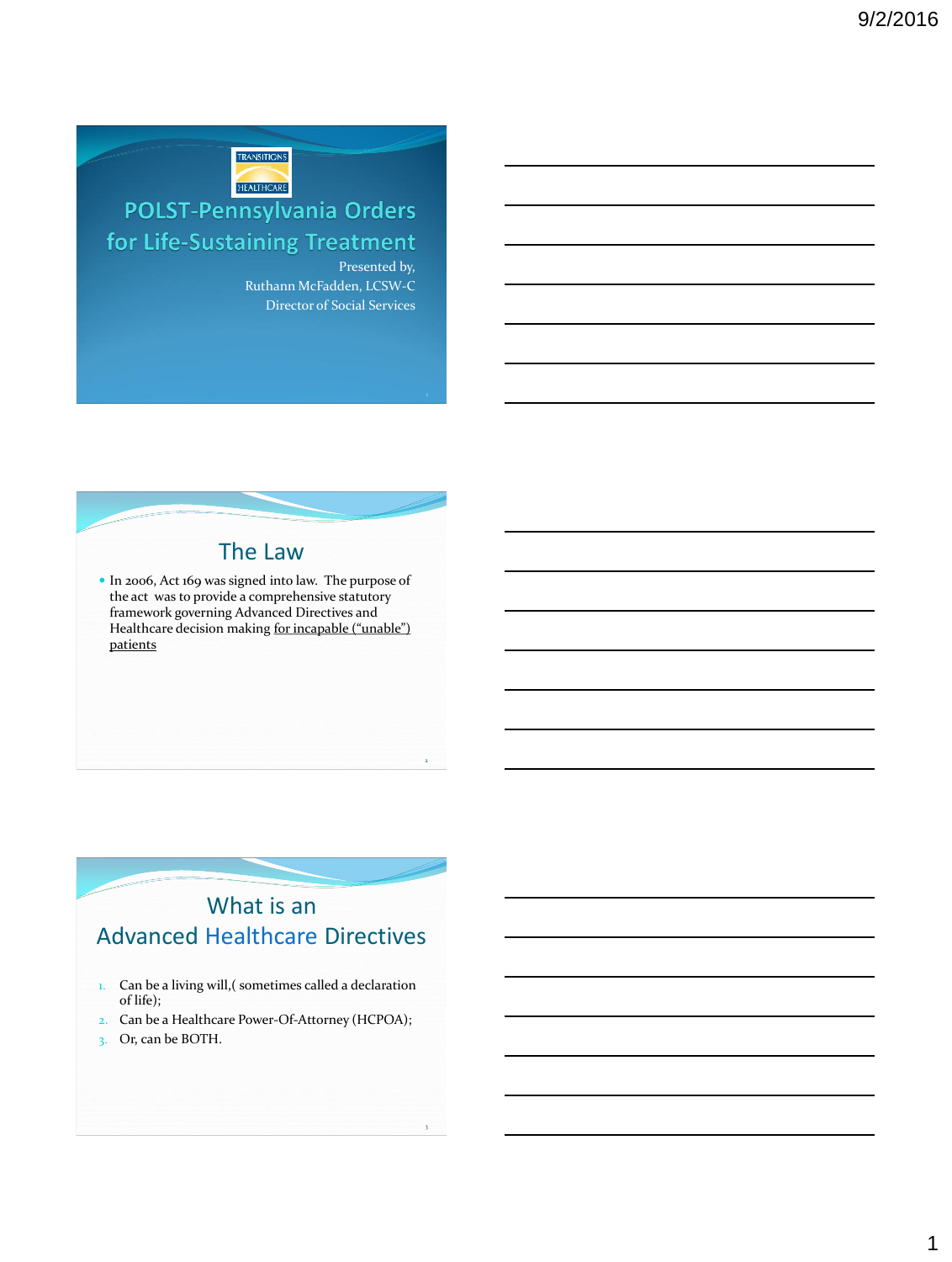### What is a LIVING WILL?

- 1. A written statement of patient(s) desires regarding life-sustaining treatments.
- 2. ACT 169 defines life-sustaining treatments as *treatment that prolongs the process of dying or maintains the patient in a permanently unconscious state.*
- 3. The Living Will is not operative or in effect until the patient is "unable" and is in a status condition.

4

5

6

# What is a Healthcare Power-of-Attorney (HCPOA)?

 A written document in which the patient (while ABLE) appoints a person to serve as the patient's decisionmaker.

# What is a Healthcare Representative?

- If a patient has no controlling living will, a healthcare POA or a court-appointed guardian, a healthcare representative will be initiated. The statutory list gives priority in the following order:
- Spouse
- Adult child
- Parent
- Adult sibling
- Adult grandchild
- Close friend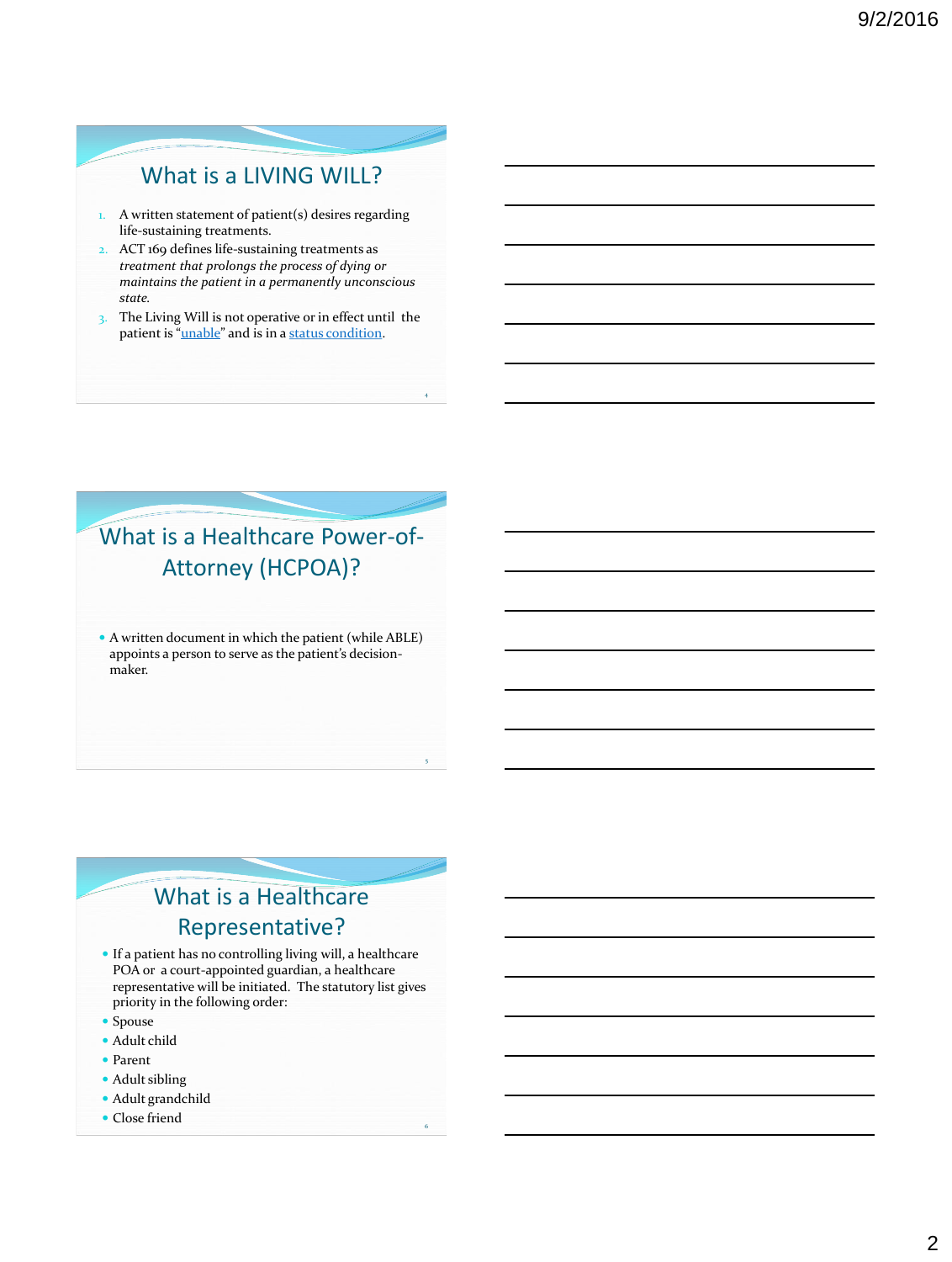#### What are the Requirements on Executing a Healthcare Directive?

- 1. The patient must be "able";
- 2. Must be done in writing;
- 3. Must be signed by the patient;
- 4. Must be witnessed by 2 individuals over the age of 18.

7

8

9

#### What is CAPABLE vs. INCAPABLE("able" vs "unable")?

- Act #169 defines three critical elements in sound healthcare decision-making:
	- Understanding the risks, benefits, and alternatives;
	- Making a decision; and,
- 3. Communicate the decision to another person.



#### Capable vs. Incapable (cont'd) If the ability to perform any of these 3 elements is absent, the individual is "incapable". When all 3 are present, the person is "capable". • PA Law requires only one physician to evaluate and determine capability for a patient. *Please note,* CRNP's *CANNOT* determine capability, only a physician (MD) can determine capability. CAUTION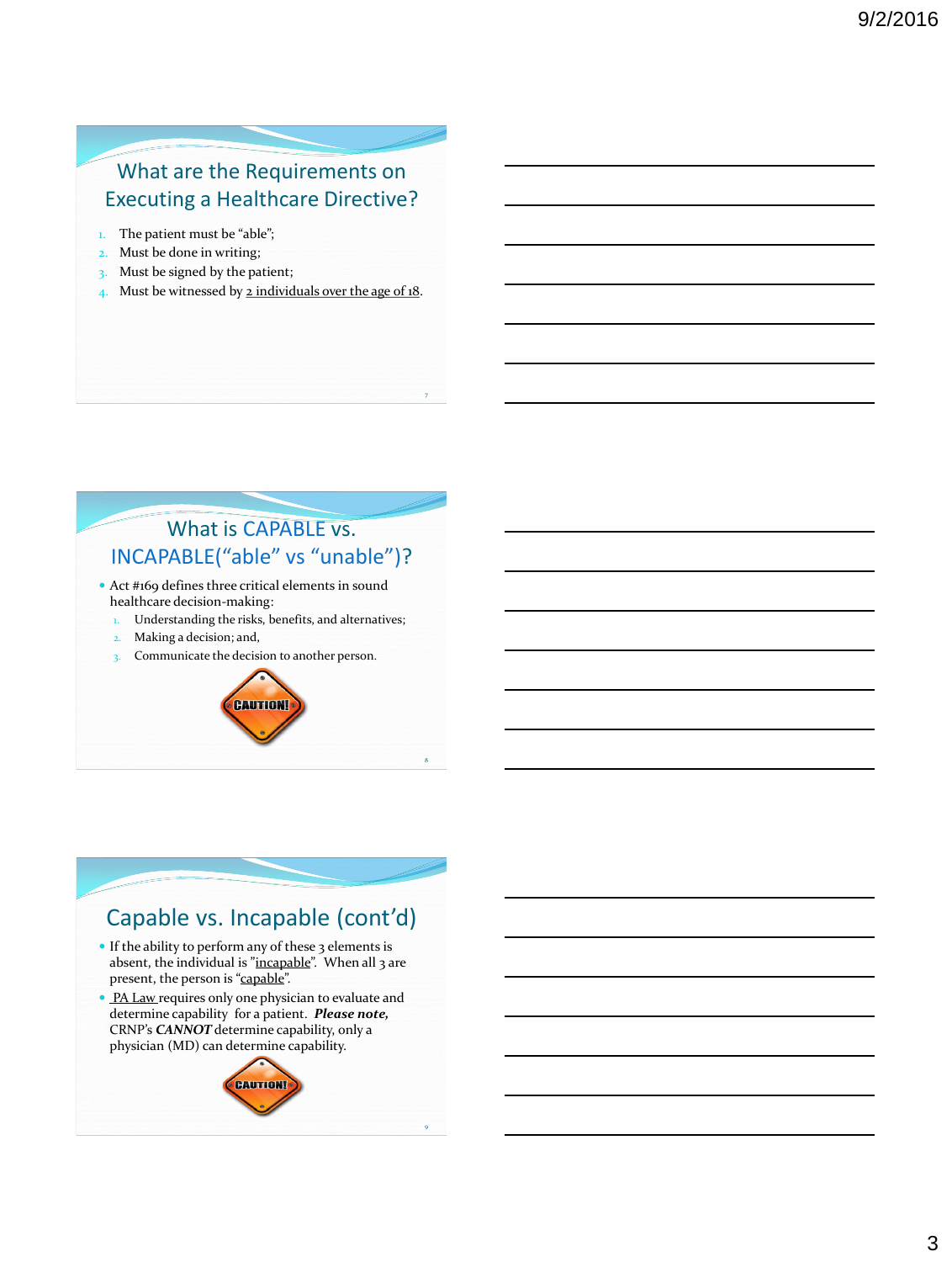### What is a STATUS CONDITION?

- $$\mathsf{L}\mathsf{M}$$  End Stage Condition: an advanced, progressive, irreversible condition caused by injury, disease, or illness that has resulted in severe and permanent deterioration indicated by incapacity and complete physic
- 2. Persistent Vegetative State: caused by injury, disease, or illness<br>resulting in a loss of consciousness; that this individual exhibits no<br>behavioral evidence of self-awareness or awareness of surroundings in a learned manner other than reflex activity of muscles or nerves<br>for low level conditioned response and that after the passage of<br>medically appropriate period of time, it has been determined, to a<br>reasonable degree of
- recovery.

10

12



### The POLST Program

- The POLST program is designed to improve the quality of care people receive at the end of life by turning patient goals and preferences into medical orders. The purpose of a the POLST is to limit care.
- The POLST is an order. The physician's orders reflected in the POLST are based on the patient's medical condition, his/her treatment choices as established in the communication between the patient or the legal medical decision-maker, and Healthcare professional.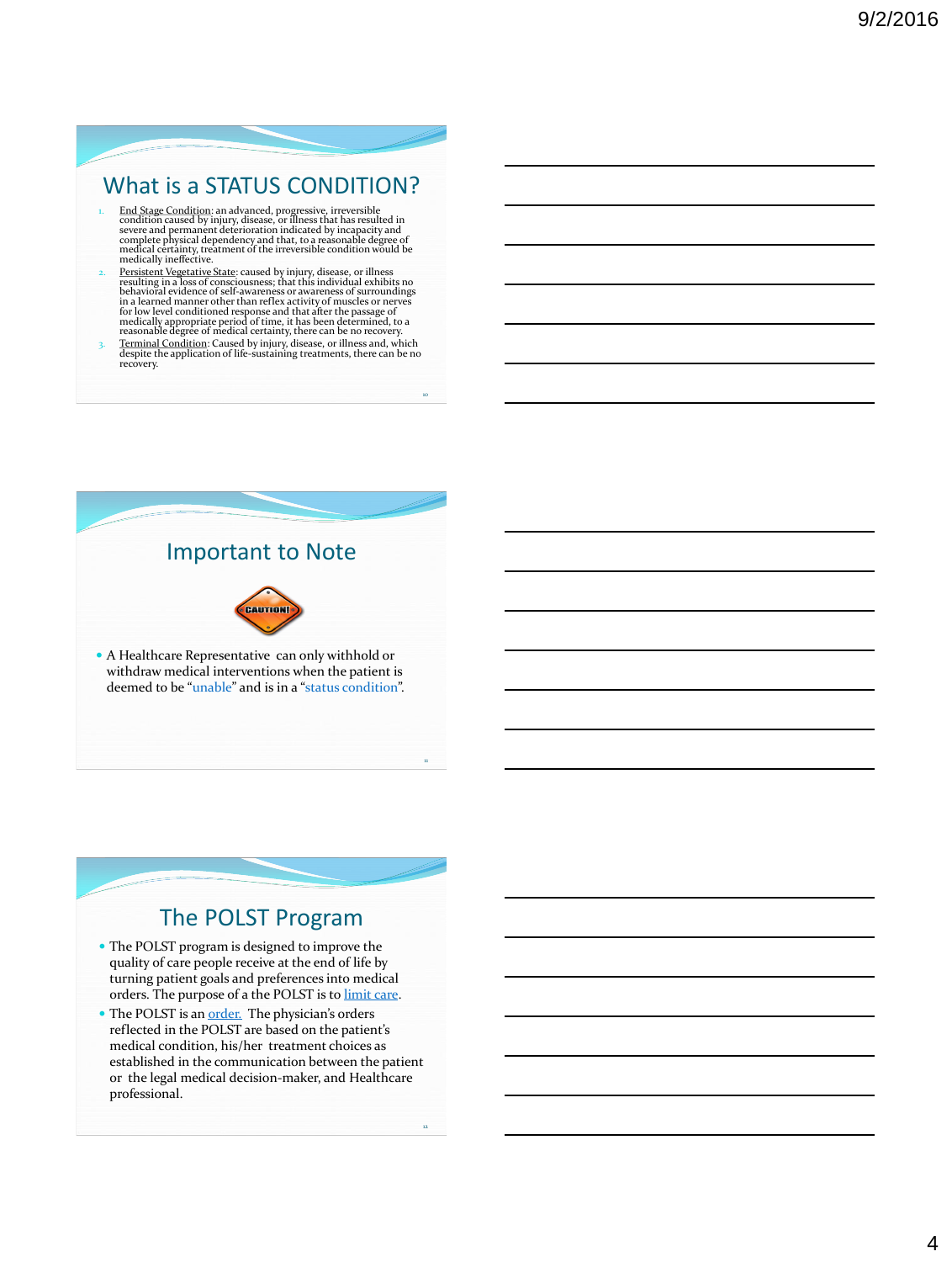### POLST and Advanced Directives

- POLST is not intended to replace an advanced health care directive document or the medical orders. *It is an instrument that complements an advanced directive*
- The POLST process and the healthcare decisionmaking works best when the person has appointed a health care agent to speak for them when they become unable to speak for themselves.
- A health care agent can only be appointed through an advanced health care directive called a healthcare power of attorney (HC POA)

13

14

#### POLST Facts

- Use of the POLST is voluntary (but it is encouraged).
- The POLST is portable and enduring. The POLST should be sent with the patient whenever the patient is transferred from one level of care to another (e.g., nursing home to hospital).
- THE POLST form is designed to be most effective in emergency medical situations (as a snap-shot to care).
- EMS personnel may honor a POLST only upon receiving an order from a medical command physician.
- If a patient wishes to be a DNR in section A, it is recommended that Out of Hospital DNR form be initiated

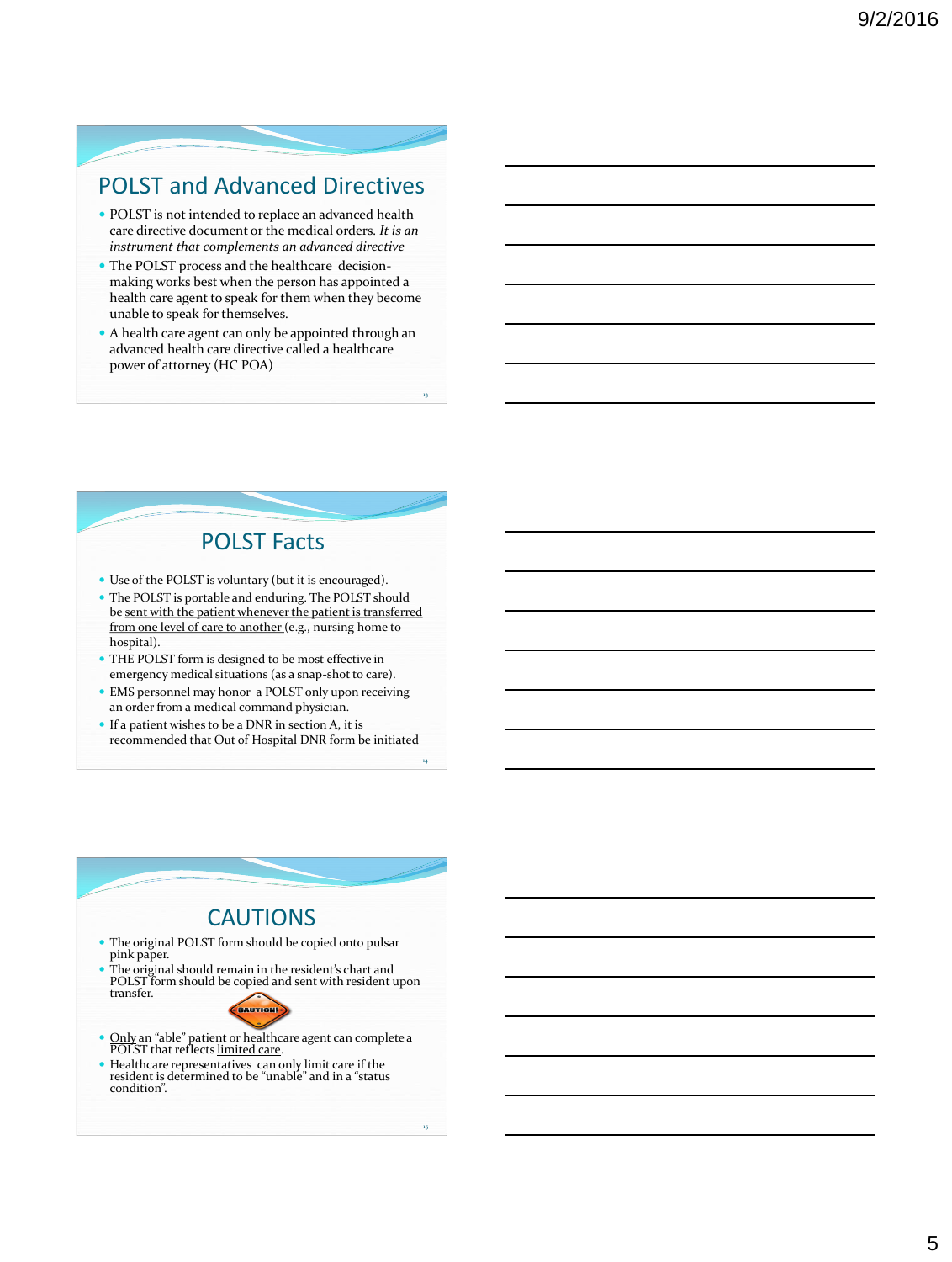

| _____                                                                      |                                                                                                                 |  |    |
|----------------------------------------------------------------------------|-----------------------------------------------------------------------------------------------------------------|--|----|
|                                                                            | <u> 1989 - Johann Stoff, amerikansk politiker (d. 1989)</u>                                                     |  |    |
| the control of the control of the control of the control of the control of |                                                                                                                 |  | __ |
|                                                                            |                                                                                                                 |  |    |
|                                                                            | the contract of the contract of the contract of the contract of the contract of the contract of the contract of |  |    |

#### POLST

- The POLST is double-sided. The front side of the document contains the PA orders for life-sustaining treatment (Sections A-E).
- The back-side provides space to indicate the patient's healthcare agent (referred to as the Surrogate on the POLST form) contact information and space for the healthcare professional who prepared the form for review (i.e., nurses, doctor, social worker, etc.).

17

18

#### What are the Minimal Requirements for Completing the POLST Form?

- 1. Patient demographics: Name and date of birth.
- 2. Section A: resuscitation orders.
- $3.$  Signature of physician, PA $*$ , or Nurse Practitioner.(verbal orders are acceptable with follow up signature)
- 4. Signature of patient or legal decision-maker (surrogate)
- *5. All other information is optional*

 $\star$ physicians assistant signature requires a physician co signature within 10 day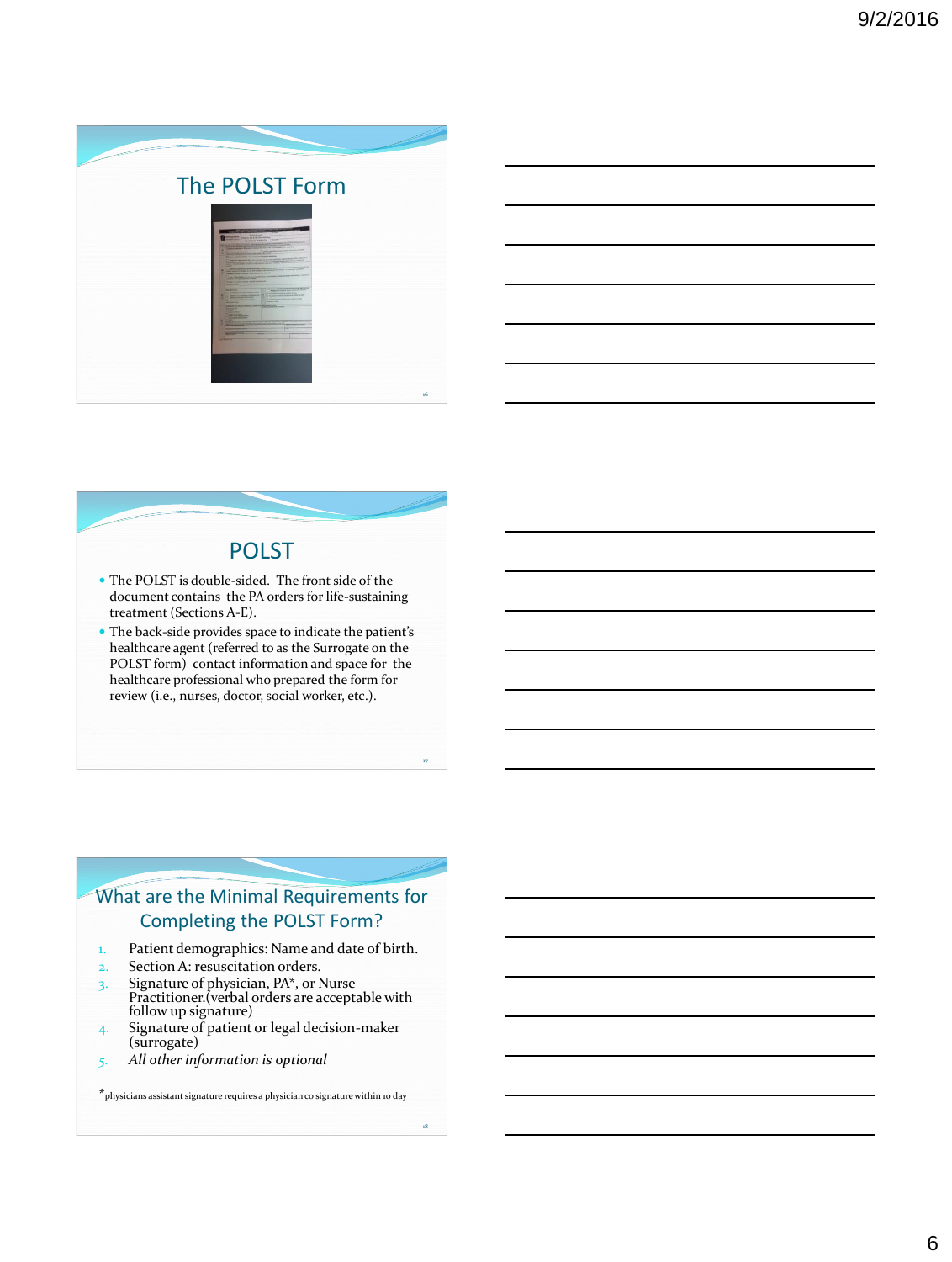### When Should the POLST Form be Reviewed?

- When the patient is transferred from one level of care (or setting) to another.
- 2. There is a substantial change in the patient health status.
- 3. The patient's treatment preferences change.
- 4. Reviewed at every care plan meeting.

### POLST, Who Fills It Out?

19

20

21

- Physician or physicians designee facilitator (RN, NP, PA, social worker, admissions)
- Facilitators need to be skilled, knowledgeable and credible to physicians/providers as well as patients and families
- Verbal orders are accepted with follow up signature by physician , NP in PA in accordance with facility/community policy

#### Using the POLST Form

- If in section A, CPR/Attempt resuscitation is marked, then FULL TREATMENT must be marked in section B.
- When comfort cannot be achieved in the current setting, including persons with "comfort measures only", should be transferred to a setting able to provide comfort (i.e. sutures, hip fracture)
- $\bullet~$  An IV medication to enhance comfort may be appropriate for persons who have chosen "comfort measure only".
- Treatment for dehydration is a measure which may prolong life, a person who desires IV fluids should indicate either "limited medical interventions" or "Full treatment"
- POLST is "fluid", it is based on the patient's current medical condition, his/her treatment choices, and patient preferences. This is why it should be reviewed with each transfer and/or significant change.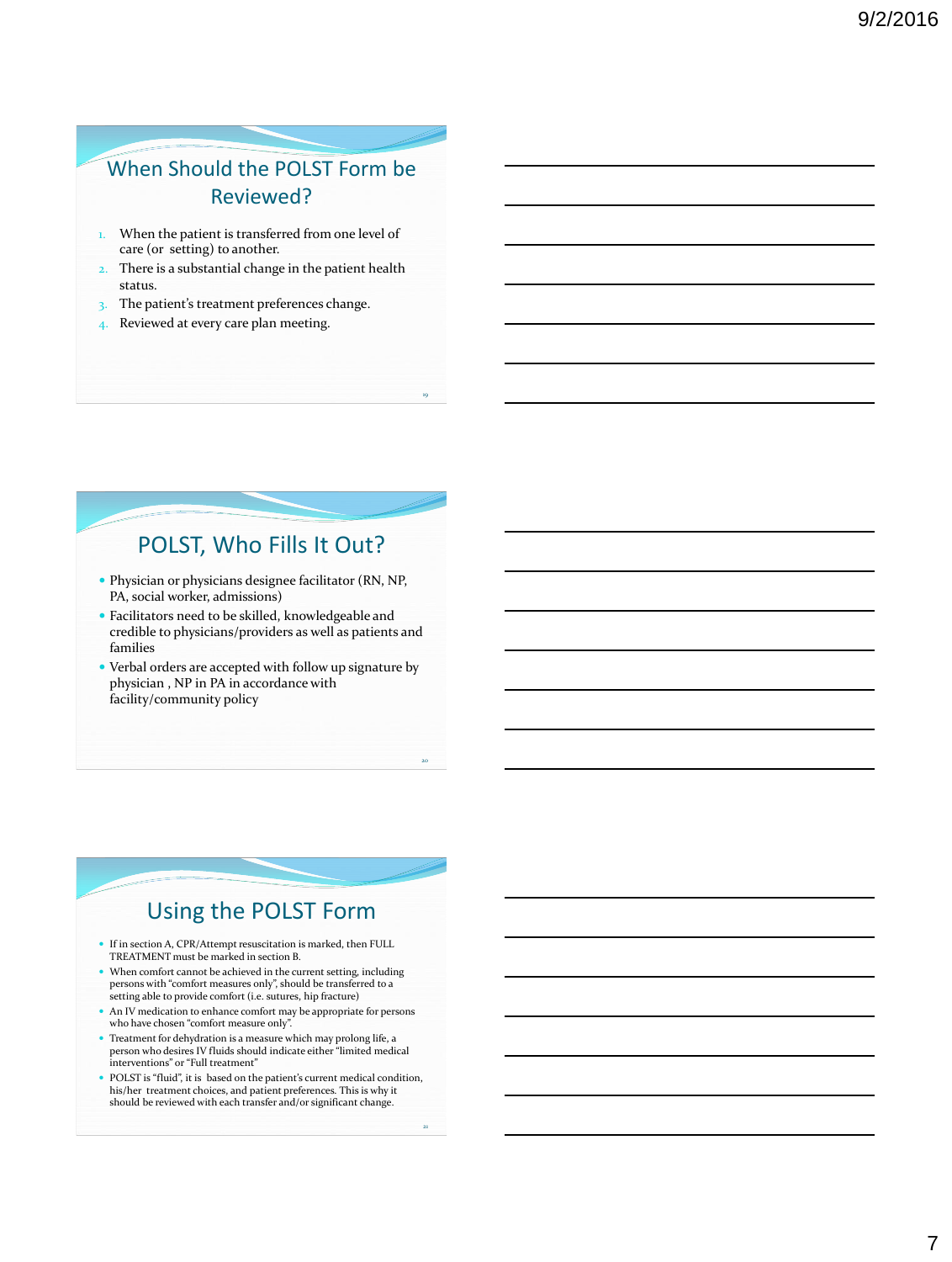## Revocation of POLST Form

22

- May be revoked by patient at any time, or legal decision maker at any time
- Revocation can be verbal statement